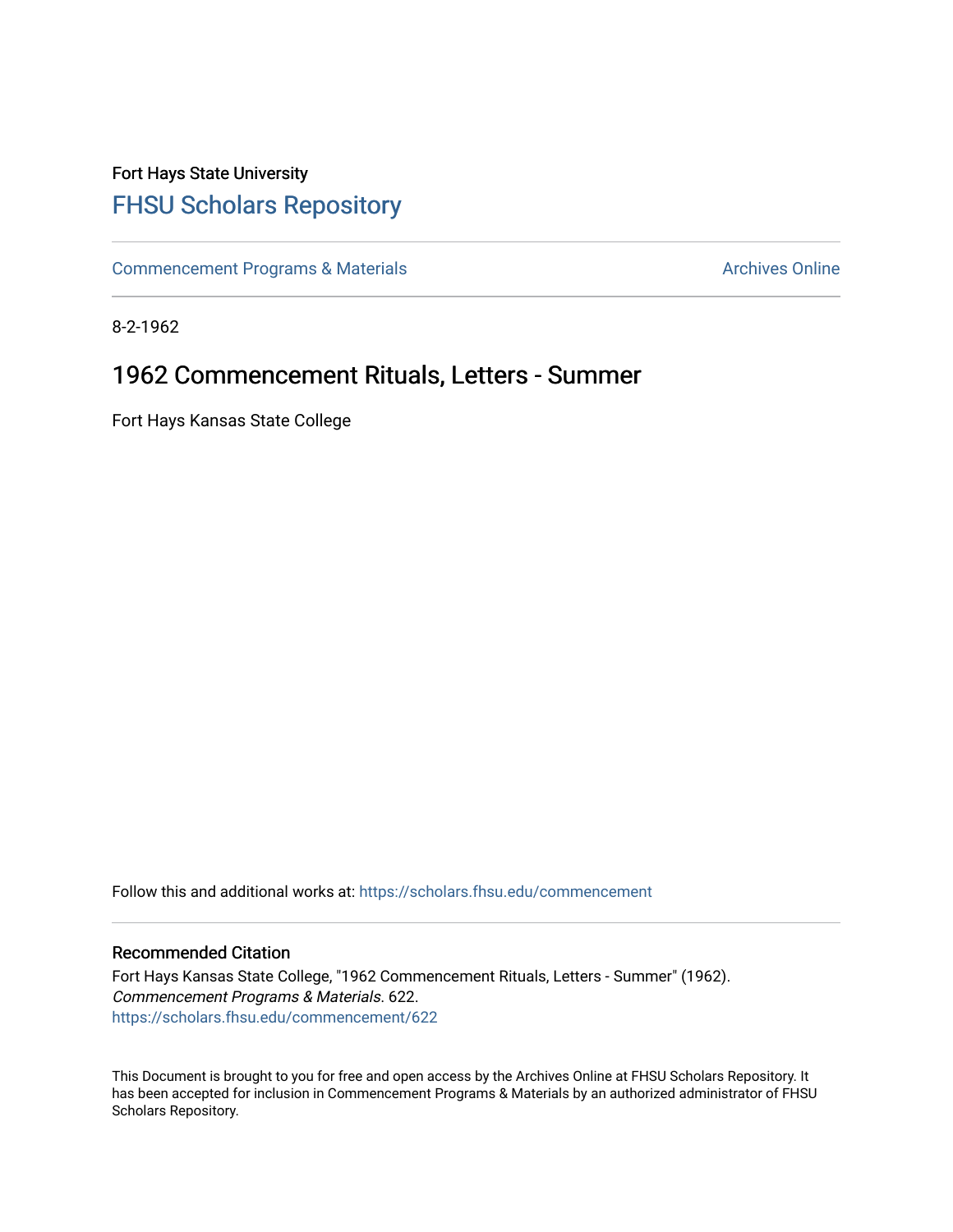July 13, 1962

Miss Linda Raker 506 Pine Street Hays, Kansas

Dear Miss Baker:

I recall the fine task you performed so well last May for the spring baccalaureate and commencement occasions.

Now we are looking forward to and planning for the summer baccalaureate on Sunday evening. July 29. and for the commencement on Thursday evening, August 2.

You know what our needs will be. Perhaps you would like to droppin for a visit whenever convenient next week.

I will be very grateful for your fine help again.

Sincerely yours,

E. R. McCartney, Dean

ERM:blh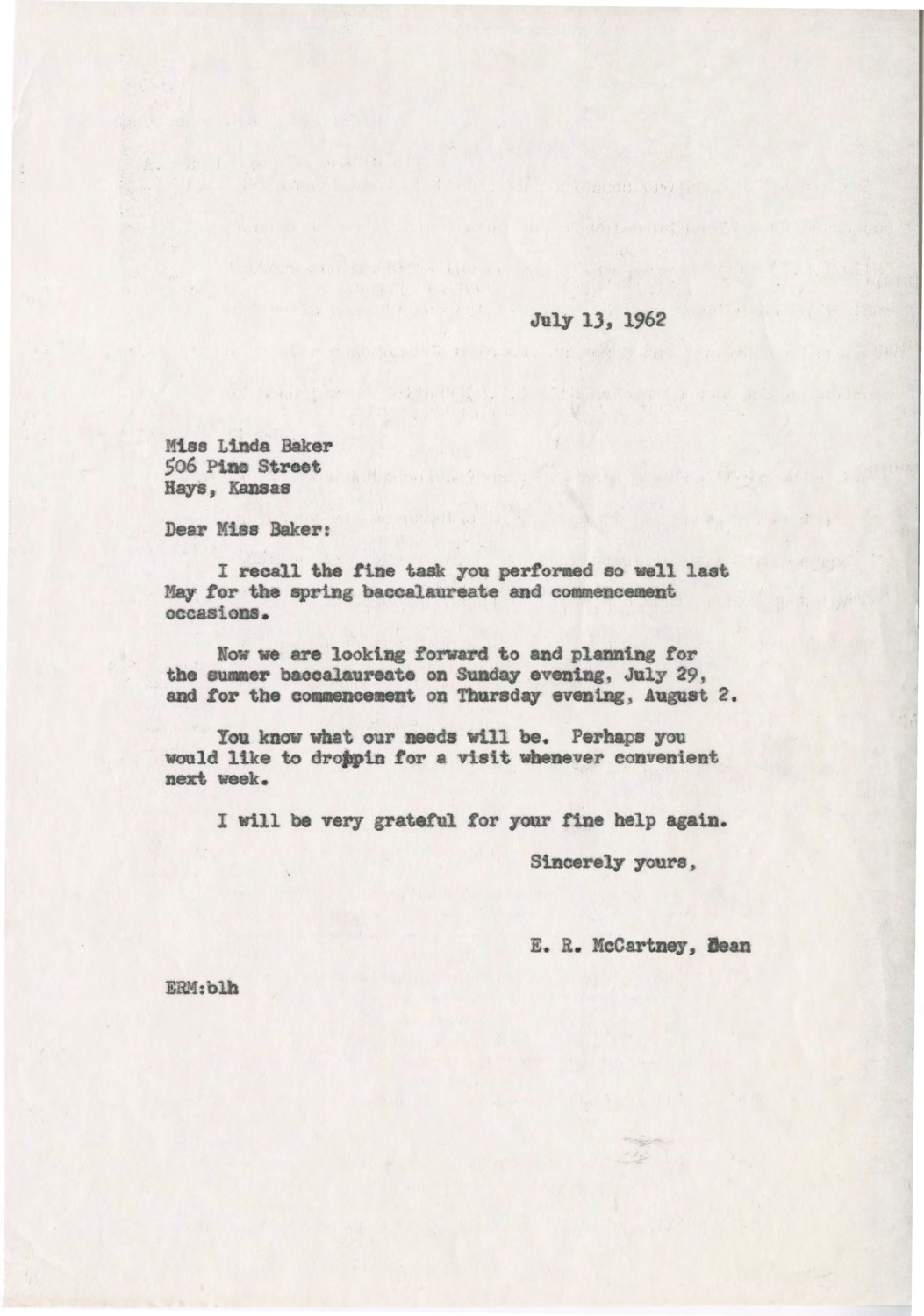also sent to:

so sent to:<br>Rev. Bruce Blunt<br>208 W. 12  $208$  W. 12

Rev. Sam Maier

July 27, 1962

Reverend Harry Hull 1207 Fort Hays, Kansas

Dear Reverend Hull:

If the weather permits, we will hold the baccalaureate service in the stadium. We wtll wear our academic dress which means tor you the robe you use in your regular service. If you do not have a mortarboard, I will obtain one for you and have it at the stadium. Please call and give me your hat size -- MA 4-5611.

If you will meet me at the stadium, on the Elm Street side, at 7:45 p.m., we can go to the stage from there. In case of bad weather, we will hold the service 6n the coliseum at the wet end of sixth street.

Sincerely **yours,** 

E. R. McCartney, Dean

ERM:blh Enc.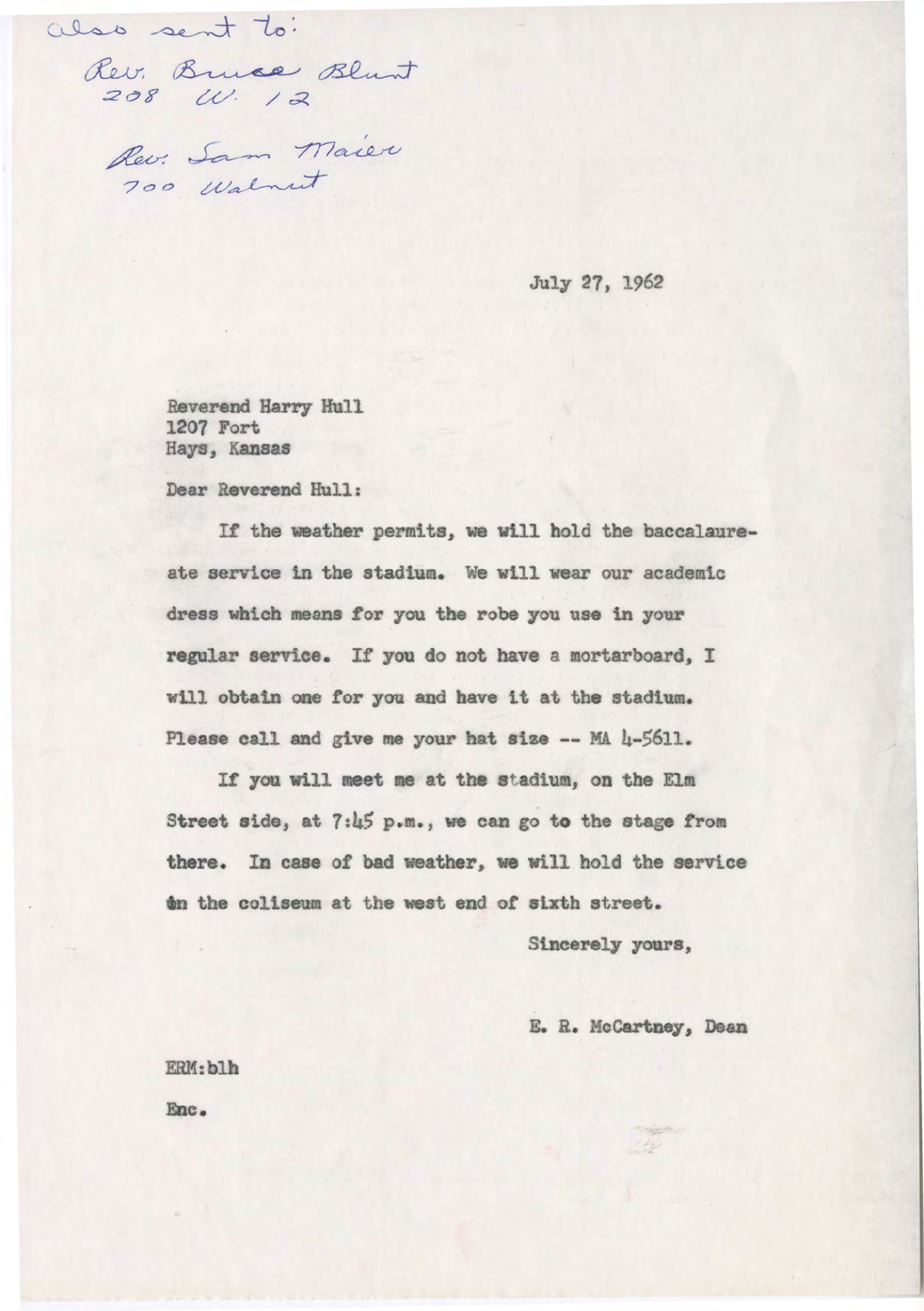August *3,* 1962

Miss Linda Baker So6 Pine Hays, **·Kansas** 

Dear Linda:

I am very grateful to you tor the arranging or the ushers for the summer baccalaureate and commencement services. I have appreciated your willingness to do this task.

I hope you have some rest during August and I will look **forward** to **seaiag** you 1n September.

Sincerely yours,

E. R. McCartney, Dean

ERH;blb